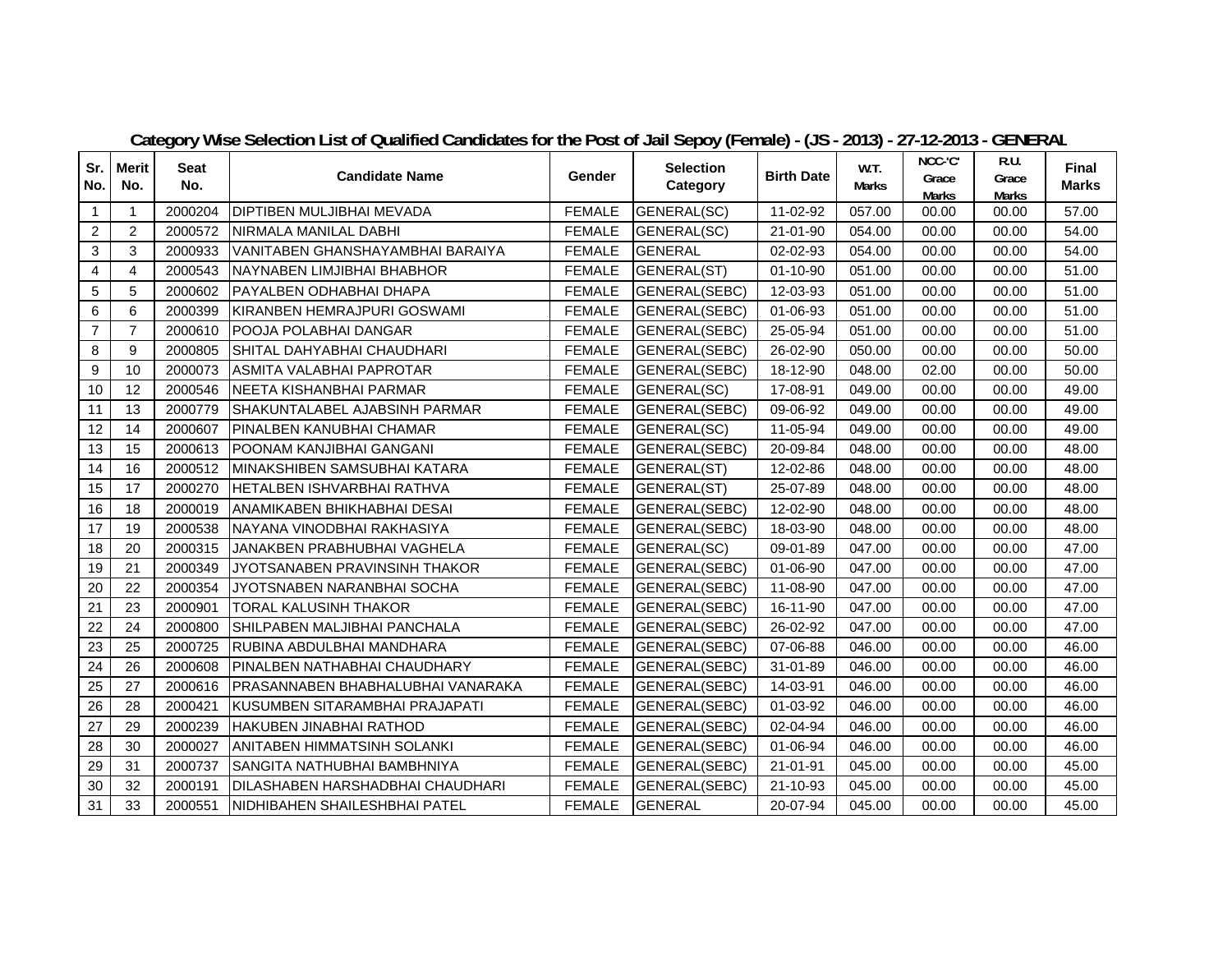| 32 | 35 | 2000567 | INIRATBEN VALJIBHAI JOGRAJIA     | <b>FEMALE</b> | <b>IGENERAL(SEBC)</b> | 23-01-90 | 044.00 | 00.00 | 00.00 | 44.00 |
|----|----|---------|----------------------------------|---------------|-----------------------|----------|--------|-------|-------|-------|
| 33 | 36 | 2000093 | IBHARTIBEN DASHARATHJI THAKOR    | <b>FEMALE</b> | <b>IGENERAL(SEBC)</b> | 01-12-91 | 044.00 | 00.00 | 00.00 | 44.00 |
| 34 | 37 | 2000876 | <b>ISUREKHABEN BABUJI THAKOR</b> | <b>FEMALE</b> | <b>IGENERAL(SEBC)</b> | 01-06-92 | 044.00 | 00.00 | 00.00 | 44.00 |
| 35 | 38 | 2000484 | IMANISHABEN SHAILESHBHAI BARIA   | <b>FEMALE</b> | <b>IGENERAL(SEBC)</b> | 05-07-92 | 042.00 | 02.00 | 00.00 | 44.00 |
| 36 | 39 | 2000500 | IMAYURIBEN GIRISHBHAI BHARKHADA  | <b>FEMALE</b> | <b>IGENERAL(SEBC)</b> | 31-07-92 | 044.00 | 00.00 | 00.00 | 44.00 |
| 37 | 40 | 2000369 | IKAJALBEN LAKHMANBHAI RAM        | <b>FEMALE</b> | <b>IGENERAL(SEBC)</b> | 01-07-93 | 042.00 | 02.00 | 00.00 | 44.00 |

#### **Category Wise Selection List of Qualified Candidates for the Post of Jail Sepoy (Female) - (JS - 2013) - 27-12-2013 - SC**

| Sr.<br>l No. | <b>Merit</b><br>No. | Seat<br>No. | <b>Candidate Name</b>             | Gender        | <b>Selection</b><br>Category | <b>Birth Date</b> | W.T.<br><b>Marks</b> | NCC-'C'<br>Grace<br><b>Marks</b> | R.U.<br>Grace<br>Marks | Final<br><b>Marks</b> |
|--------------|---------------------|-------------|-----------------------------------|---------------|------------------------------|-------------------|----------------------|----------------------------------|------------------------|-----------------------|
|              |                     | 2000514     | IMINAXIBAHEN AMRUTLAL SHRIMALI    | <b>FEMALE</b> | <b>ISC</b>                   | 24-10-81          | 050.00               | 00.00                            | 00.00                  | 50.00                 |
|              |                     | 2000594     | <b>IPARULBEN MOTIBHAI PARMAR</b>  | <b>FEMALE</b> | -ISC                         | 18-06-80          | 049.00               | 00.00                            | 00.00                  | 49.00                 |
|              | 58                  | 2000825     | <b>SONAL MAVJIBHAI SOLANKI</b>    | <b>FEMALE</b> | -ISC                         | 08-09-92          | 042.00               | 00.00                            | 00.00                  | 42.00                 |
|              | 59                  | 2000181     | <b>IDAYABEN GOVINDBHAI BAGADA</b> | <b>FEMALE</b> | <b>ISC</b>                   | 14-11-92          | 040.00               | 02.00                            | 00.00                  | 42.00                 |
|              | 72                  | 2000527     | <b>IMONIKA BALDEVBHAI JADAV</b>   | <b>FEMALE</b> | <b>ISC</b>                   | 07-09-91          | 041.00               | 00.00                            | 00.00                  | 41.00                 |

#### **Category Wise Selection List of Qualified Candidates for the Post of Jail Sepoy (Female) - (JS - 2013) - 27-12-2013 - ST**

| Sr.<br>l No. | Merit<br>No. | Seat<br>No. | Candidate Name                      | Gender        | <b>Selection</b><br>Category | <b>Birth Date</b> | W.T.<br><b>Marks</b> | NCC-'C'<br>Grace<br>Marks | R.U<br>Grace<br>Marks | Final<br><b>Marks</b> |
|--------------|--------------|-------------|-------------------------------------|---------------|------------------------------|-------------------|----------------------|---------------------------|-----------------------|-----------------------|
|              | 51           | 2000808     | ISHITALBEN RAMESHCHANDRA MUNIYA     | <b>FEMALE</b> | <b>IST</b>                   | 08-02-87          | 042.00               | 00.00                     | 00.00                 | 42.00                 |
| 2            | 52           | 2000422     | <b>ILALITABAHEN GALABHAI DAMOR</b>  | <b>FEMALE</b> | -IST                         | 05-05-87          | 042.00               | 00.00                     | 00.00                 | 42.00                 |
| 3            | 62           | 2000429     | <b>ILAXMIBAHEN DALJIBHAI SADAT</b>  | <b>FEMALE</b> | <b>IST</b>                   | 25-11-93          | 042.00               | 00.00                     | 00.00                 | 42.00                 |
|              | 70           | 2000706     | <b>IREKHABEN RAMJIBHAI DAMOR</b>    | <b>FEMALE</b> | -IST                         | 20-12-90          | 041.00               | 00.00                     | 00.00                 | 41.00                 |
| 5            |              | 2000210     | IGANGABAHEN MAVJIBHAI TABIYAD       | <b>FEMALE</b> | <b>IST</b>                   | 13-02-91          | 041.00               | 00.00                     | 00.00                 | 41.00                 |
| 6            |              | 2000621     | <b>IPRAVINABEN HIMMATSINH TADVI</b> | <b>FEMALE</b> | <b>IST</b>                   | 11-06-81          | 040.00               | 00.00                     | 00.00                 | 40.00                 |

## **Category Wise Selection List of Qualified Candidates for the Post of Jail Sepoy (Female) - (JS - 2013) - 27-12-2013 - SEBC**

| Sr.<br>l No. | <b>Merit</b><br>No. | Seat<br>No. | Candidate Name                       | Gender        | <b>Selection</b><br>Category | <b>Birth Date</b> | W.T.<br>Marks | NCC-'C'<br>Grace<br>Marks | R.U.<br>Grace<br><b>Marks</b> | <b>Final</b><br><b>Marks</b> |
|--------------|---------------------|-------------|--------------------------------------|---------------|------------------------------|-------------------|---------------|---------------------------|-------------------------------|------------------------------|
|              | 34                  | 2000086     | <b>BHANUBEN RAMBHAI DAKI</b>         | FEMALE        | <b>ISEBC</b>                 | 14-12-81          | 044.00        | 00.00                     | 00.00                         | 44.00                        |
|              | 41                  | 2000305     | <b>IJALPABEN KANJIBHAI CHAUDHARY</b> | <b>FEMALE</b> | <b>ISEBC</b>                 | 29-09-93          | 044.00        | 00.00                     | 00.00                         | 44.00                        |
|              | 42                  | 2000102     | IBHAVANABAHEN VIRAMBHAI RABARI       | <b>FEMALE</b> | <b>ISEBC</b>                 | 01-06-87          | 043.00        | 00.00                     | 00.00                         | 43.00                        |
|              | 43                  | 2000744     | ISANGITABEN CHHANJIBHAI BAVALIYA     | <b>FEMALE</b> | <b>ISEBC</b>                 | 14-06-90          | 043.00        | 00.00                     | 00.00                         | 43.00                        |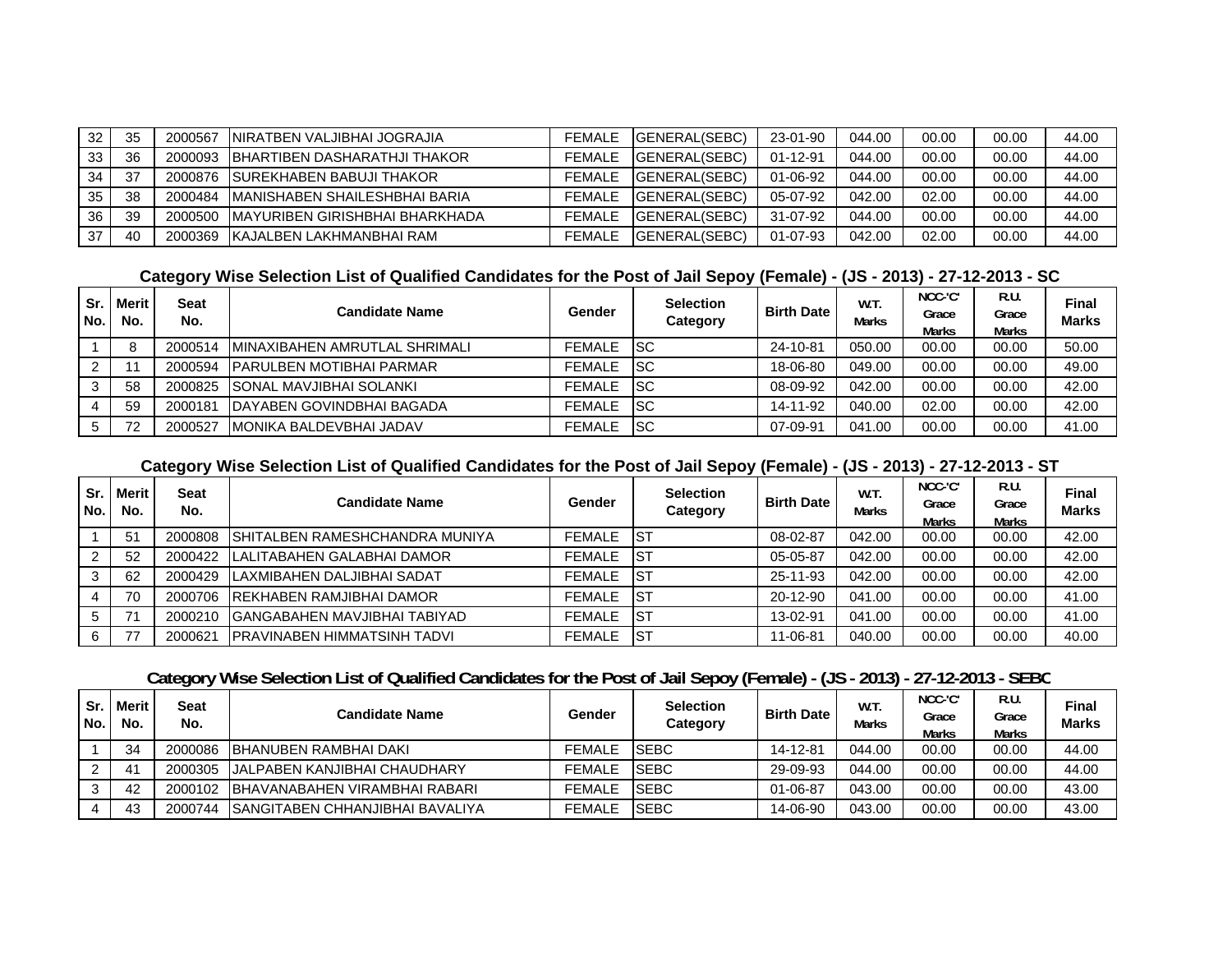|    | 44 | 2000638 | <b>IPURIBEN MOKABHAI SISODIA</b>     | <b>FEMALE</b> | <b>SEBC</b>  | 10-08-90 | 043.00 | 00.00 | 00.00 | 43.00 |
|----|----|---------|--------------------------------------|---------------|--------------|----------|--------|-------|-------|-------|
|    | 45 | 2000774 | <b>SEJALBEN RANJITSINH CHAUHAN</b>   | <b>FEMALE</b> | <b>ISEBC</b> | 04-05-92 | 043.00 | 00.00 | 00.00 | 43.00 |
|    | 46 | 2000855 | ISUKHIBEN NANAJIBHAI CHAUDHARI       | <b>FEMALE</b> | <b>SEBC</b>  | 01-06-93 | 043.00 | 00.00 | 00.00 | 43.00 |
| 8  | 47 | 2000263 | <b>IHETAL CHHAGANBHAI NAKARANI</b>   | <b>FEMALE</b> | <b>ISEBC</b> | 21-09-93 | 043.00 | 00.00 | 00.00 | 43.00 |
|    | 48 | 2000059 | IASHABAHEN BHURABHAI SHEMARI         | <b>FEMALE</b> | <b>ISEBC</b> | 28-01-94 | 043.00 | 00.00 | 00.00 | 43.00 |
| 10 | 49 | 2000601 | <b>IPAYALBEN MESURBHAI PITHIYA</b>   | <b>FEMALE</b> | <b>ISEBC</b> | 16-06-94 | 043.00 | 00.00 | 00.00 | 43.00 |
|    | 56 | 2000659 | <b>IRAMEELABAHEN AMARSINH THAKOR</b> | <b>FEMALE</b> | <b>ISEBC</b> | 31-05-91 | 042.00 | 00.00 | 00.00 | 42.00 |
| 12 | 60 | 2000740 | ISANGITABAHEN RANJITBHAI MASAR       | <b>FEMALE</b> | <b>ISEBC</b> | 02-12-92 | 042.00 | 00.00 | 00.00 | 42.00 |
| 13 | 61 | 2000346 | IJYOTIKABAHEN MAHENDRASINH CHAVDA    | <b>FEMALE</b> | <b>ISEBC</b> | 17-02-93 | 042.00 | 00.00 | 00.00 | 42.00 |
| 14 | 63 | 2000280 | <b>HINABEN REVABHAI KHANT</b>        | <b>FEMALE</b> | <b>ISEBC</b> | 20-05-94 | 042.00 | 00.00 | 00.00 | 42.00 |
| 15 | 66 | 2000916 | USHABEN BHURABHAI BODAR              | <b>FEMALE</b> | <b>ISEBC</b> | 01-05-85 | 041.00 | 00.00 | 00.00 | 41.00 |

#### **Category Wise Waiting List of Qualified Candidates for the Post of Jail Sepoy (Female) - (JS - 2013) - 27-12-2013 - GENERA L**

| Sr.<br>No. | <b>Merit</b><br>No. | <b>Seat</b><br>No. | <b>Candidate Name</b>             | Gender        | <b>Selection</b><br>Category | <b>Birth Date</b> | W.T.<br><b>Marks</b> | NCC-'C'<br>Grace<br><b>Marks</b> | R.U.<br>Grace<br>Marks | <b>Final</b><br><b>Marks</b> |
|------------|---------------------|--------------------|-----------------------------------|---------------|------------------------------|-------------------|----------------------|----------------------------------|------------------------|------------------------------|
|            | 50                  | 2000841            | <b>ISONALBEN MOTIBHAI RABARI</b>  | <b>FEMALE</b> | <b>GENERAL</b>               | 16-09-86          | 042.00               | 00.00                            | 00.00                  | 42.00                        |
|            | 53                  | 2000492            | MANJULABEN BALUBHAI RAMANI        | <b>FEMALE</b> | <b>GENERAL</b>               | 06-01-89          | 042.00               | 00.00                            | 00.00                  | 42.00                        |
| 3          | 54                  | 2000508            | <b>IMINABEN SURESHKUMAR SADHU</b> | <b>FEMALE</b> | <b>GENERAL</b>               | 14-01-89          | 042.00               | 00.00                            | 00.00                  | 42.00                        |
|            | 55                  | 2000858            | <b>SUMITRABEN BABUBHAI JADAV</b>  | <b>FEMALE</b> | <b>GENERAL</b>               | 02-03-90          | 042.00               | 00.00                            | 00.00                  | 42.00                        |
| 5          | 57                  | 2000180            | <b>IDAXABEN VINODBHAI BHOI</b>    | <b>FEMALE</b> | <b>GENERAL</b>               | 25-06-92          | 042.00               | 00.00                            | 00.00                  | 42.00                        |
| 6          | 64                  | 2000499            | <b>IMAYABEN ASHOKBHAI DAVE</b>    | <b>FEMALE</b> | <b>GENERAL</b>               | 09-06-94          | 042.00               | 00.00                            | 00.00                  | 42.00                        |
|            | 65                  | 2000487            | <b>IMANISHBEN KALUJI VAGHELA</b>  | <b>FEMALE</b> | <b>GENERAL</b>               | 12-07-94          | 042.00               | 00.00                            | 00.00                  | 42.00                        |
| 8          | 67                  | 2000727            | <b>RUPKUVARBA HIRABHAI KHANT</b>  | <b>FEMALE</b> | GENERAL(SEBC)                | 22-12-88          | 041.00               | 00.00                            | 00.00                  | 41.00                        |
| 9          | 68                  | 2000229            | IGITABEN BHIMBHAI KAMLIYA         | <b>FEMALE</b> | GENERAL(SEBC)                | 01-07-90          | 041.00               | 00.00                            | 00.00                  | 41.00                        |
| 10         | 69                  | 2000214            | <b>GAYATRIBEN ZILUJI THAKOR</b>   | <b>FEMALE</b> | <b>IGENERAL(SEBC)</b>        | 20-08-90          | 041.00               | 00.00                            | 00.00                  | 41.00                        |

### **Category Wise Waiting List of Qualified Candidates for the Post of Jail Sepoy (Female) - (JS - 2013) - 27-12-2013 - SC**

| l Sr.<br>l No. | <b>Merit</b><br>No. | Seat<br>No. | Candidate Name                 | Gender        | <b>Selection</b><br>Category | <b>Birth Date</b> | W.T.<br>Marks | NCC-'C'<br>Grace<br><b>Marks</b> | R.U.<br>Grace<br><b>Marks</b> | <b>Final</b><br><b>Marks</b> |
|----------------|---------------------|-------------|--------------------------------|---------------|------------------------------|-------------------|---------------|----------------------------------|-------------------------------|------------------------------|
|                | 76                  | 2000830     | <b>ISONALBEN AMBALAL LEUVA</b> | <b>FEMALE</b> | <b>ISC</b>                   | 01-06-94          | 041.00        | 00.00                            | 00.00                         | 41.00                        |
|                | 83                  | 2000771     | <b>ISEJAL SOMABHAI RAVAT</b>   | <b>FEMALE</b> | <b>ISC</b>                   | 19-06-92          | 040.00        | 00.00                            | 00.00                         | 40.00                        |

**Category Wise Waiting List of Qualified Candidates for the Post of Jail Sepoy (Female) - (JS - 2013) - 27-12-2013 - ST**